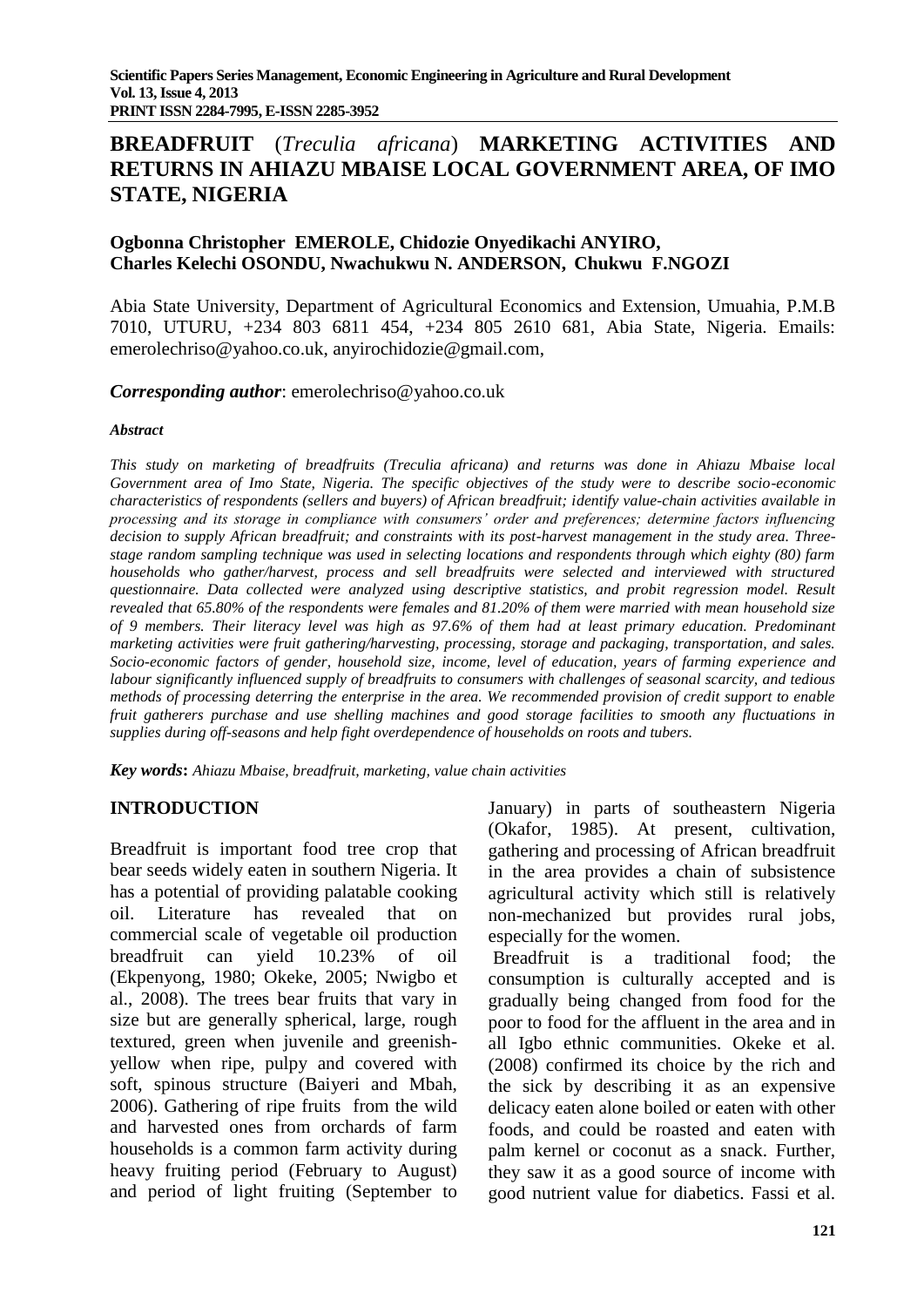(2004) and Nwabueze (2006) also recognized African breadfruit seeds as good snack food, the flour of which is used in thickening soup and baking cakes. Nutritionally, Ejiofor and Okafor (1997) analyzed the food content of African breadfruit and revealed that it contains protein 14.6%, carbohydrate 68.08%, fat and oil 11.3%, with varying percentages of vitamins, crude fibre, mineral salts and water. Gaimi et al. (2000) recognized breadfruit seeds as good supplements to livestock feeds as well as good food for humans.

One personal communication by Nigeria Institute of Horticulture (NIHORT) in 2008, reported the high price fetch by African breadfruit by stating that 3.80 kg of the seed sells for as much as seven hundred and fifty naira ( $\cancel{N750.00}$ ) (4.69 US\$) 1US\$ =  $\cancel{N}$  160. This means that trading on breadfruits can not only provide employment for persons who engage in it but could fetch a reliable income to persons who find it difficult to gain employment in conventional industries. This use of non-timber products to fetch household support employment and income had been emphasized in Nigeria (Adepoju and Salau, 2007; Babalola and Agbeja, 2010). Encouraging fruit tree growers and gatherers, Nzekwe et al. (2010) observed that planting a hectare with 100 stands of breadfruit will fetch an annual income of eight hundred and eleven thousand, three hundred and forty naira(5070.875 US\$).

Breadfruit head or bunch are hard and fibrous, weighing about 8.70kg and enclose between 50 and 70 seeds, with trees planted some distance away from residential areas to avert danger posed by the large heavy fruits which traditionally are not harvested but are allowed to ripen and drop from the tree (Mbakwe, 2005). Fallen breadfruit heads are gathered in heaps, allowed to rot/ferment for about seven days and washed with fresh water to extract the unshelled seeds.

Breadfruit marketing activities include all postharvest activities involved in the flow of breadfruits and seeds from the field to consumers through available different marketing channels. These activities according to Burt and Wolfley (2009) include

gathering, processing, storage and packaging, transportation, marketing and administration. They all involve use of labour, materials and equipment/implements. The activities are thus associated with its preparation for use and need to be made dynamic. They are crucial value-chain activities needed for securing and protecting rural employment and help in slowing down exodus of rural folk (especially women) from countryside to the towns, which has accelerated in recent decades. Hence, the specific objectives of the study were to:

((i)describe socio-economic characteristics of respondents (sellers and buyers) of African breadfruits;

(ii)identify and explain value-chain activities available in processing and storage of African breadfruits in compliance with consumers' order and preferences;

(iii)estimate annual net income (profit) from breadfruit sales by farmers/gatherers and traders in the study area;

(iv)determine factors influencing decision to supply African breadfruits to traders; and

(v)determine challenges with its gathering, processing and sales in the study area.

## **MATERIALS AND METHODS**

This study was conducted in Ahiazu Mbaise Local Government Area (LGA) of Imo State, Nigeria. Ahiazu Mbaise is made up of two clans-Ahiara and Ekwereazu. The area is at the heart of Imo State bounded by other LGAs: Ehime Mbano in the North, Aboh Mbaise in the South, Obowo in the East, and Ikeduru in the West. Ahiazu lies within latitudes  $5°02'$  N and  $7°17'N$  of the Equator and longitudes  $13^{\degree}10'$  E and  $14^{\degree}15'$  E of the Greenwich Meridian. Ahiazu is a densely populated area with a density of over 1,000 persons per square kilometer. Nigeria 2006 population census enumerated Ahiazu Mbaise as the fourth largest LGA in Imo State with a population of 170,902 inhabitants made up of 88,440 males and 82,426 females (NBS, 2006).

The inhabitants are mainly farmers growing food crops such as cassava (*Manihot esculenta*), maize (Zea mays), yam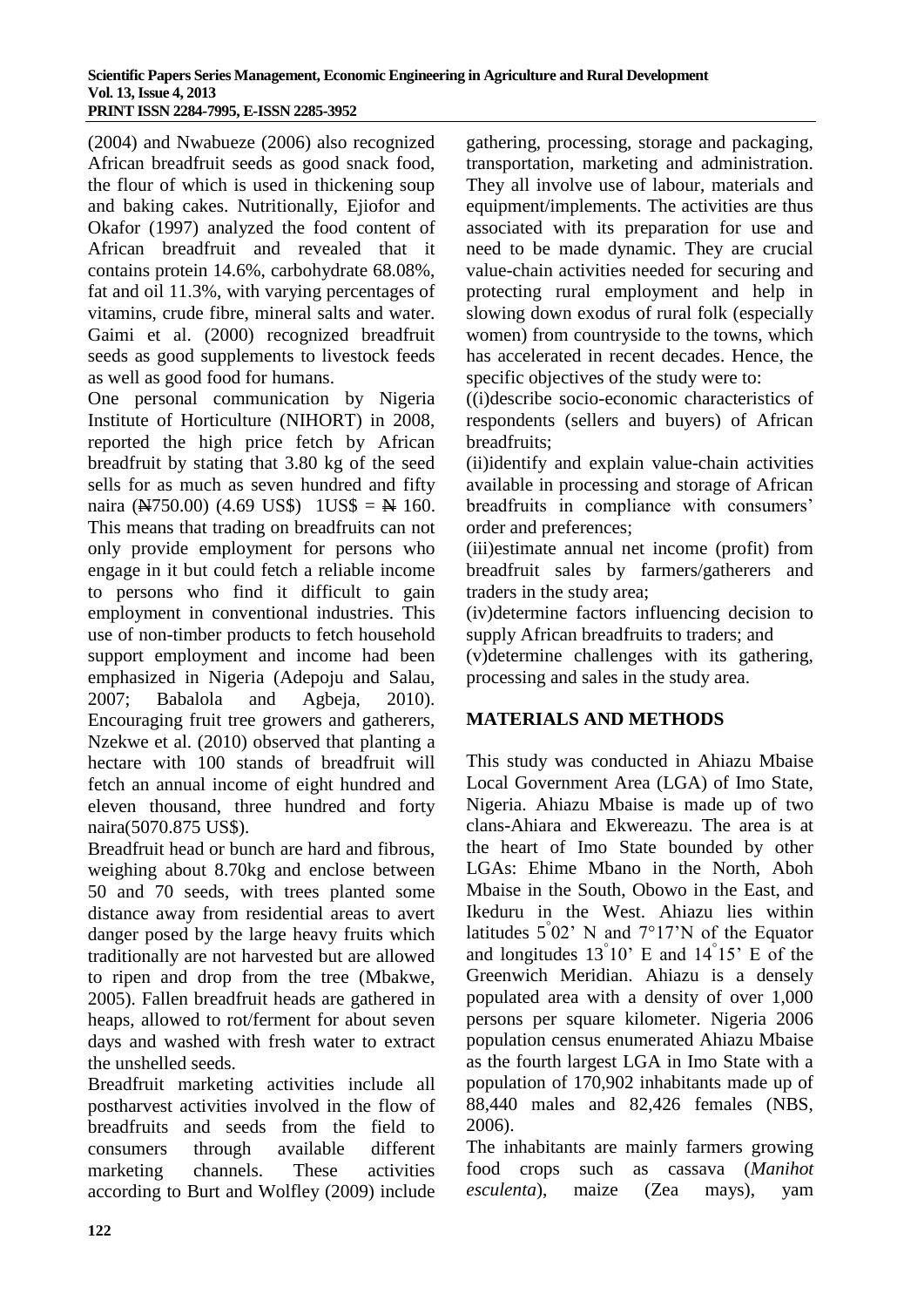(*Dioscorea* sp.), plantain (*Musa paradisiaca*), bananas (*Musa sapientum L*), cocoyam (*Colocasia esculenta and Xanthosoma mafafa*), cowpea (Vigna unguiculata), pepper (Capsicum spp), African oil beans (Phaseolus and Vigna spp), yam bean (Psaseolus vulgaris), fruits and vegetables such as orange (Citrus sinensis), guava (Psidium guajava), Cucumber (Cucumis sativus), Pumpkin (Cucurbita spp) . African breadfruit tree grows freely in the many natural and secondary forests of Ahiazu Mbaise where the land use system is predominantly tree-crop alley farming. In some of the secondary forests, the African breadfruit grows naturally with the African Oil bean trees or amidst one major cash crop grown in the area, the oil Palm. Road network in the area is typically rural with some farm households located as far as 15-20 km from the main road leading to Owerri town, the state capital. Breadfruit trees are equally cultivated or the ripped fruits freely gathered for food and for sale by most farm household in the area.

Three-stage random sampling technique and purposive sampling technique were used in selecting location and respondents. The first of the three-stage sampling technique involved selecting randomly four out of the twenty-seven autonomous communities in Ahiazu. The selected communities were Ihitte-aforukwu, Nnarambia, Ogbe, and Umuokirika. Three community markets serving them, namely Afor-Ukwu, Afor Ogbe, and Nkwoala were equally chosen. In the second stage, two villages were randomly selected from each chosen community, giving a total of eight villages. In the third stage, ten farm households were chosen at random from each selected village giving a total of eighty (80) breadfruit farmers/gatherers involved in this study. Purposive sampling method was used in selecting breadfruit traders from the chosen markets in the area. Seven breadfruit traders were thus selected from each of the three selected markets in the area to give a sub-sample of twenty one traders involved in this study. Thus a total of 101 respondents consisting of 80 breadfruit farmers/gatherers and 21 breadfruit traders were involved in this

study. Primary data were collected from the respondents using two structured questionnaires, one administered to the chosen farm households and the other to traders who buy and sell breadfruit heads or bunch, shelled and unshelled seeds in the area. Data gathered were analyzed descriptively and inferentially.

Descriptively, data were analyzed using SPSS version 16.0 to compute means, frequency distribution was used in describing socioeconomic characteristics of breadfruit farm households/gatherers and traders. The returns from breadfruit enterprise to the households and traders were determined using farm budget analysis. Net marketing income was computed by subtracting marketing costs from gross sold breadfruit value. Computing net income was possible when we estimated the fixed costs incurred in marketing. The fixed marketing costs identified on the side of farmers/fruit gatherers included: depreciation costs on baskets used in washing/filtering, pots used in parboiling seeds, spoons, mats used for seed drying, depreciation charge on marketing stalls, interest on investment capital (average investment, i.e., initial investment plus estimated salvage value divided by 2 x interest rate), and jute bags used for storage and transportation. The variable costs identified included hired labour charges for gathering/harvesting breadfruits, hired labour charges for fruits processing, cost of firewood used, interest on operating capital (one third of variable costs x interest rate), transportation expenses, cost of packaging materials, and cost of repairs of machines/implements. Mathematically, the Net Farm Income (NFI) was determined with:

 $NFI = \sum P_i Y_i - \sum P_{xi} X_i - \sum Z_k ... (1)$ 

where:

NFI = Net Farm income for African breadfruit marketing;

 $Y_i$  = Quantity of breadfruit gathered/harvested by ith farmer in a year (tons)  $i = 1, 2, 3...n$ ;

 $P_i$  = Price per ton of breadfruit gathered/harvested (US\$ .....;<sup>N'000)</sup>;

 $X_i$  = Quantity of jth variable cost item incurred in marketing breadfruit  $(i= 1, 2, 3, ...)$ …m);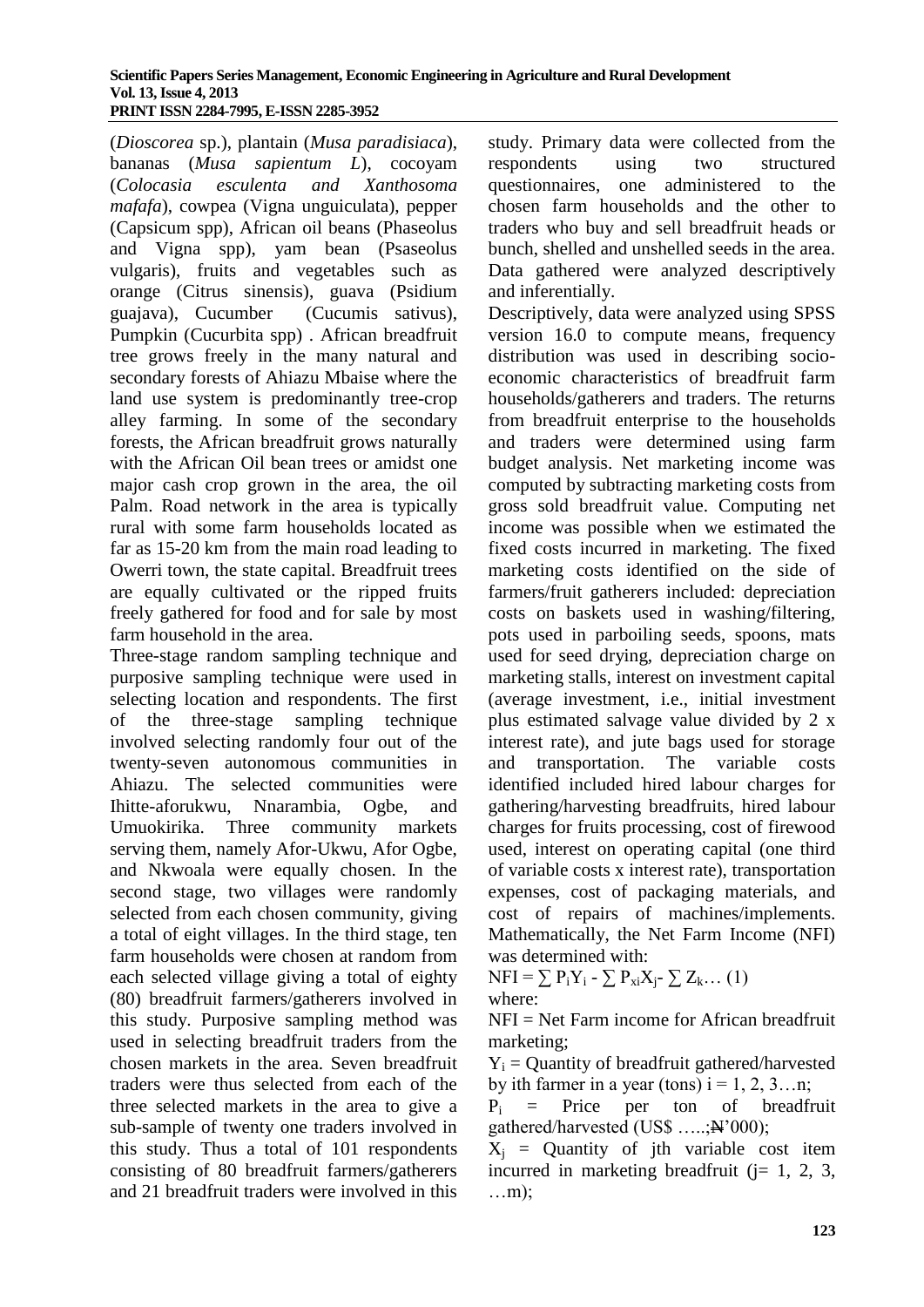| $P_{xi}$ = Unit price of the jth variable cost item<br>$(US\$ $=\text{Naira})$ ;<br>$Z_k$ = The cost of $k^{th}$ fixed cost item in | The depreciation cost of all fixed marketing<br>items was determined following straight line<br>method with assumed scrap value of zero |
|-------------------------------------------------------------------------------------------------------------------------------------|-----------------------------------------------------------------------------------------------------------------------------------------|
| marketing of breadfruit $(k = 1, 2, 3, \dots, k)$ ;                                                                                 | naira after three years. Thus:                                                                                                          |
| $\Sigma$ = Summation sign.                                                                                                          |                                                                                                                                         |

Annual depreciation =  $Current Value of breadthuit Marketing Fixed cost item$  ...(2) Expected lifespan of breadfruit Marketing fixed cost item

The probit regression model was used because decision to supply breadfruits varied from one household to another and among exposable factors suggesting gathering/harvesting breadfruits in excess of household consumption needs with some level of chance or probability. To determine factors that influenced decision of households to supply breadfruits to buyers, a probit model was considered most appropriate. This model was stated as follows:

$$
Y_{ij} = \alpha_j + \beta_j \Sigma H_{ijs} + \varepsilon_{ij} \qquad \qquad \dots (3)
$$

where the H<sub>ijs</sub> are vectors of s explanatory variables of the  $j<sup>th</sup>$  household supplying breadfruit;  $Y_{ii}$  is a vector of binary variables such that  $Y_{ii}=1$  if the j<sup>th</sup> household brings breadfruits in excess of her needs for sale, and 0 otherwise. Since  $Y_{ii}$ can only assume two different values for the decision yes or no, represented by 1 or 0, the expected probability can be defined as follows:

s E (Y<sub>ij</sub>) = E [  $\alpha$ <sub>j</sub> + βj ΣH<sub>ijs</sub>+ ε<sub>ij</sub> ]  $k=1$ s  $= \alpha_i + \beta_i \Sigma H_{ii} E(H_{ii})$  ...(4)

 $k=1$ Equation (4) defines the proportion of households with characteristics (Hij) likely to

supply processed breadfruits for buyers to buy. The empirical model was specified thus:

EXP Y<sub>ij</sub>=  $\beta_0$  +  $\beta_1$ ln (AG<sub>ij</sub>) +  $\beta$ 2 ln (GN<sub>ij</sub>) +  $\beta$ 3 ln (MS<sub>ij</sub>) + β4 ln (HS<sub>ij</sub>) + β5ln (ED<sub>ij</sub>) + + β6ln (HL<sub>ij</sub>) + β7 ln (IC<sub>ij</sub>) + β8 ln (ME<sub>ij</sub>) +  $+\beta 9\ln(EP_{ii})+\epsilon_{ii}$  ... (5)

Where variables are as defined in Table 1. The dependent variable is household's decision to supply breadfruit to buyers as defined in equation (1). The explanatory variables were both the continuous and binary types. It was hypothesized that household's supplying breadfruit would positively be affected by: MSij; HLij; ICij; MEij; and EPij; but would negatively be affected by: HSij; EDij; AGij; and GNij.

Table 1. Description of Probit Analyzed Variables

| Variable    | Type          | Description                   |
|-------------|---------------|-------------------------------|
| EXP Yij     | <b>Binary</b> | the jth household<br>if<br>1  |
|             |               | processed<br>and<br>sales     |
|             |               | breadfruit; 0 otherwise       |
| AGij        | Continuous    | Continuous:<br>Age<br>οf      |
|             |               | household head (years);       |
| GNij        | Binary        | Gender of household head      |
|             |               | $(Male=1; Female=0);$         |
| MSij        | <b>Binary</b> | 1 if head of household is     |
|             |               | married; 0 otherwise;         |
| <b>HSij</b> | Continuous    | Household size (number of     |
|             |               | persons living and feeding    |
|             |               | from same pot);               |
| EDij        | Continuous    | Number of years of formal     |
|             |               | education;                    |
| HLij        | <b>Binary</b> | 1 if the household processes  |
|             |               | breadfruit<br>with<br>hired   |
|             |               | labour; 0 otherwise;          |
| ICij        | Continuous    | Monthly household income      |
|             |               | (N'000);                      |
| MEij        | Continuous    | Monthly<br>household          |
|             |               | Consumption<br>Expenditure    |
|             |               | (N'000);                      |
| Epij        | Continuous    | <b>Years</b><br>of<br>farming |
|             |               | experience.                   |

#### **RESULTS AND DISCUSSIONS**

The socioeconomic characteristics of sampled 80 breadfruit gathering/processing households in Mbaise Imo State are as summarized in Table 2. The Table revealed that majority of the breadfruit processing and selling farm

s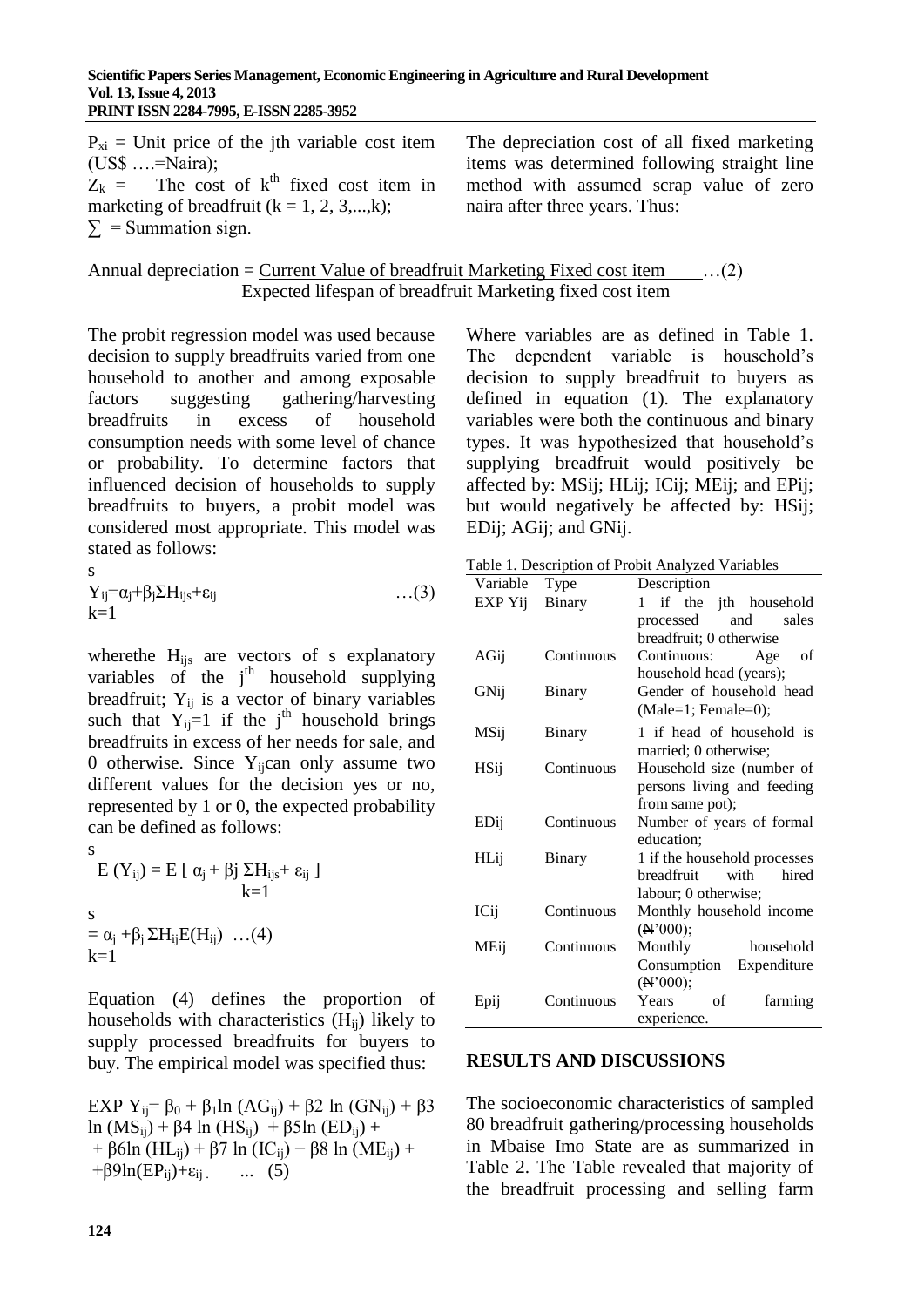households (90.0%) were aged between 30 and 60 years, suggesting that breadfruit processing and selling was an enterprise that demanded commitment in management which was provided mainly by able-bodied individuals within the workforce age bracket.

Relatively few young adults (7.5%) were engaged in breadfruit gathering/farming and processing with still fewer elders (2.5%) managing their retirement from active workforce remaining in the enterprise.

| Table 2. Socioeconomics of breadfruit gatherers/farmers and traders in AhiazuMbaise, Nigeria. 2012. |  |  |
|-----------------------------------------------------------------------------------------------------|--|--|
|-----------------------------------------------------------------------------------------------------|--|--|

| Breadfruit Gatherers/Farmers (n=80)                                                           |                                 |                                       | Breadfruit Traders (n=21)   |  |                                  |                                 |                            |
|-----------------------------------------------------------------------------------------------|---------------------------------|---------------------------------------|-----------------------------|--|----------------------------------|---------------------------------|----------------------------|
| Variable                                                                                      | Number                          | Mean<br>of<br>continuous<br>variable. | Percent<br>(% )             |  | Number                           | Mean of continuous<br>variable. | Percent<br>(% )            |
| Age (yrs)<br>$<$ 30<br>$30 - 60$<br>>60                                                       | 6<br>72<br>$\overline{2}$       | 19.0<br>51.0<br>62.1                  | 7.5<br>90.0<br>2.5          |  | 3<br>14<br>$\overline{4}$        | 17.8<br>49.2<br>63.1            | 14.3<br>66.7<br>19.0       |
| Gender<br>Male<br>Female                                                                      | 27<br>53                        |                                       | 33.7<br>66.3                |  | $\overline{2}$<br>19             |                                 | 9.5<br>90.5                |
| <b>Marital Status</b><br>Single<br>Married                                                    | 15<br>65                        |                                       | 18.8<br>51.2                |  | $\mathbf{1}$<br>20               |                                 | 4.8<br>95.2                |
| <b>Household Size</b><br>(Number)<br>$1 - 5$<br>$6 - 10$<br>>10                               | 71<br>$\tau$<br>$\overline{2}$  | 4.6<br>8.2<br>16.0                    | 88.8<br>8.8<br>2.5          |  | 12<br>7<br>$\overline{2}$        | 4.1<br>7.3<br>13.0              | 57.1<br>33.3<br>9.5        |
| <b>Education level</b><br>No formal Educ<br>Primary Educ.<br>Secondary Educ<br>Tertiary Educ. | $\overline{2}$<br>9<br>39<br>30 |                                       | 2.5<br>11.3<br>48.8<br>37.5 |  | $\overline{2}$<br>11<br>8<br>nil |                                 | 9.5<br>52.4<br>38.1<br>0.0 |
| <b>Annual labour</b><br>Used (man days)<br>Household only<br>Hired<br>Household/Hired         | 33<br>20<br>27                  | 185.0<br>210.5<br>177.1               | 41.3<br>25.0<br>33.8        |  | 21<br>nil<br>nil                 | 208.0                           | 100.0<br>nil<br>nil        |

Source: Field Survey, 2013

There was twice the proportion of males as there were females in breadfruit gathering and processing enterprise in the study area.

Dominance of women (66.3%) as against 33.7% males, suggests that harvesting and/or gathering and processing of African breadfruit are time consuming activities that require expertise, skill and innate physical exertion of

carefully selected force (Nwigbo, 2008). Mostly married individuals (51.2%) were involved in the enterprise using labour provided from within their households and/or hired from outside. A large proportion of the households (88.8%) had at most five members which could be adjudged moderate and may justify decisions to hire labour to augment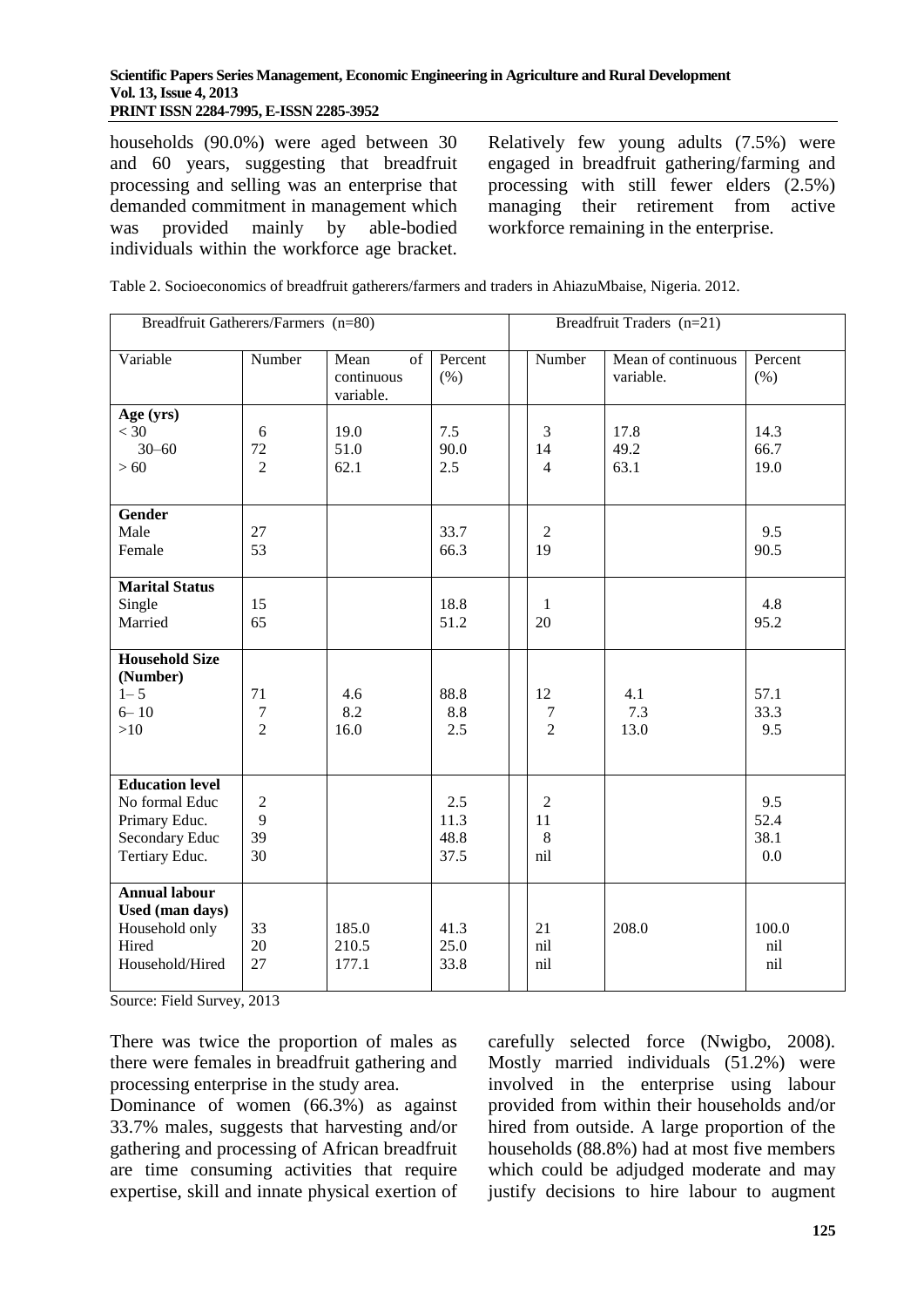household labour in processing of breadfruits. An estimate of hired labour is vital in making reliable budget for financial returns. Table 2 further revealed that 41.3% of the farm households provided an average of 185 man days used in breadfruit gathering and processing activities, with 25.0% and 38.8% of farm households using hired labour and household/hired labour using up 210.5 and 177.7 man days respectively for these purpose annually in Mbaise, Imo state. Their literacy level was quite good as 96.6% of the heads of breadfruit farmers/gatherers households/decision makers had at least primary education. These indices have implications in farm decision-making in use of resources, supply of products and technology adoption (Obibuaku, 1983; Ojoko, 2001; and Olaitan, 1984). The breadfruit traders who buy and sell this product in the

local markets were both young and aged, mainly females (90.5%), who are married (95.2%), with high proportion (90.5%) having at least primary education. In buying and selling the breadfruits, they all (100.0%) made use of household labour.

#### **Value-chain activities available in processing and storage of African breadfruits**

Many products from micro and small enterprises, including those of self-employed small-scale farmers are strengthened by improving the range of activities that bring their products or service from points of conception to their end users. Gathering of breadfruits, its processing, storage, transportation, and marketing help to add value at each stage of these marketing activities. These activities are shown in Fig. 1.



Fig. 1. Breadfruit supply flow and value-adding activities in Mbaise, Nigeria.

Breadfruit processing involves placing harvested or agro-forest gathered breadfruits in heaps for 2-3 weeks until they ferment so well to allow for extraction of the seeds as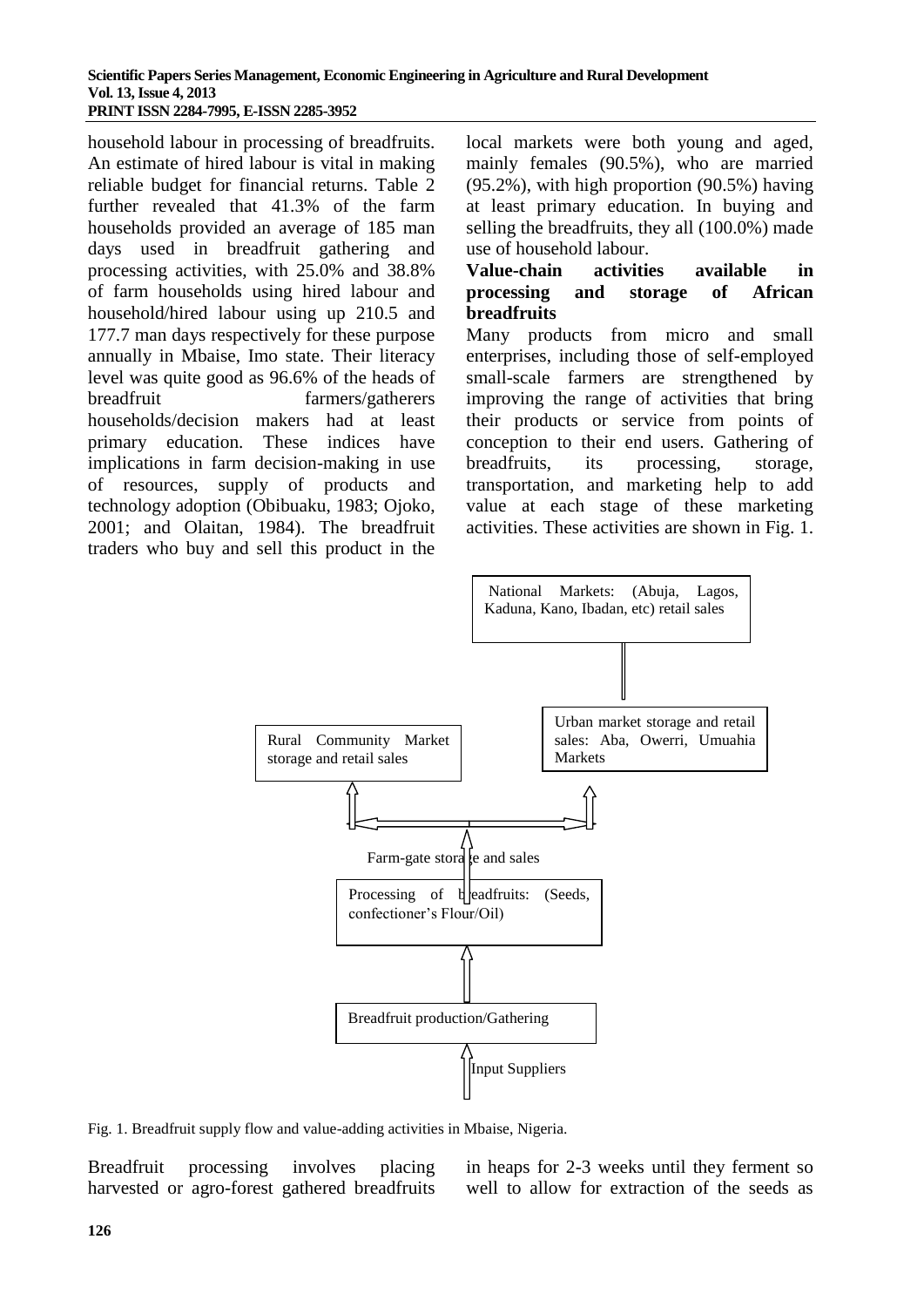#### **Scientific Papers Series Management, Economic Engineering in Agriculture and Rural Development Vol. 13, Issue 4, 2013 PRINT ISSN 2284-7995, E-ISSN 2285-3952**

described by Baiyeri and Mbah (2006). The extracted seeds are sun-dried for 2 hours and packed off in airy baskets until they are ready for farm-gate sales. Farm-gate and other sales in the various markets are done with disused paint small plastic buckets which when full accommodates 3.8kg weight of unshelled seeds. Each of such buckets full of unshelled breadfruits sold for between N700.0and N900.0 (4.38 and 5.63US\$)amongst the

 $(27)/(23)$ 

farmers. The unshelled seeds could be roasted and/or shelled for consumers who need breadfruits eaten with cracked palm kernels as snacks or parboiled, and dried for further processing. By traditional method, the dried unshelled seeds are carefully and repeatedly rolled over with smooth empty beer bottle to scratch the brown coloured breadfruit seed coats.

| S/N        | Description                                                                     | Farmers/Gatherers<br>$(Sellers)$ (n=80) Total |            | Traders<br>$(Buyers)(n=21) Total$                                                |            |    |
|------------|---------------------------------------------------------------------------------|-----------------------------------------------|------------|----------------------------------------------------------------------------------|------------|----|
| 1.         | Quantity of breadfruit seed<br>processed/purchased (Tons)                       | 48.4                                          |            | 51.5                                                                             |            |    |
| 2.         | Average Sales price per ton $(\mathbb{N})$                                      | 236,842.1                                     |            | 315,789.5                                                                        |            |    |
| 3.         | Minimum Sales price per ton                                                     |                                               |            |                                                                                  |            |    |
|            | (A)<br>Variable $Costs(VC)$ (N)                                                 | 236,500.0                                     | Percentage | 315,789.5                                                                        | Percentage | of |
|            |                                                                                 |                                               | Cost       | of                                                                               | Cost       |    |
| 4.         | Hired fruit Gathering labour                                                    | 264,123.0                                     | 35.8       | Nil                                                                              | 0.0        |    |
| 5.         | Transportation                                                                  | 86,216.4                                      | 11.7       | 215,211.2                                                                        | 63.4       |    |
| 6.         | Hired fruit Processing labour                                                   | 256,274.3                                     | 34.7       | Nil                                                                              | 0.0        |    |
|            |                                                                                 |                                               |            |                                                                                  |            |    |
| 7.         | Firewood                                                                        | 50,427.5                                      | 6.8        | Nil                                                                              | 0.0        |    |
| 8.         | Seed Packaging materials                                                        | 23,167.2                                      | 3.1        | 89,321.5                                                                         | 26.3       |    |
| 9.         | Maintenance/Repairs                                                             | 20,564.0                                      | 2.8        | 17,468.2                                                                         | 5.2        |    |
| 10.        | Interest on Operating Capital <sup>§</sup>                                      | 37,374.5                                      | 5.1        | 17,173.4                                                                         | 5.1        |    |
| 11.        | <b>Total Variable Costs (TVC)</b>                                               | 738,146.9                                     | 100.0      | 339,174.3                                                                        | 100.0      |    |
|            | <b>Fixed</b><br>Costs<br>(FC)<br>$(\mathbb{N})$<br>Depreciated over three years |                                               |            |                                                                                  |            |    |
| 12.        | Wheel barrows                                                                   | 150,000.0                                     | 20.8       | 105,000.0                                                                        | 20.7       |    |
| 13.        | <b>Baskets</b>                                                                  | 30,135.5                                      | 4.2        | 73,294.3                                                                         | 14.5       |    |
| 14.        | <b>Basins</b>                                                                   | 90,213.4                                      | 12.5       | 48,324.2                                                                         | 9.5        |    |
| 15.        | Jute/Polythene bags/storage                                                     | 42,162.2                                      | 5.8        | 98,352.7                                                                         | 19.4       |    |
| 16.        | Mats                                                                            | 28,341.1                                      | 3.9        | 12,143.3                                                                         | 2.4        |    |
| 17.        | Shelling Machines/Implements                                                    | 111,500.5                                     | 15.4       | Nil                                                                              | 0.0        |    |
|            |                                                                                 |                                               |            |                                                                                  |            |    |
| 18.        | Boiling pots                                                                    | 82,247.4                                      | 11.4       | Nil                                                                              | 0.0        |    |
| 19.        | Steering/sieving Spoons                                                         | 25,211.3                                      | 3.5        | Nil                                                                              | 0.0        |    |
| 20.        | <b>Marketing Stalls</b>                                                         | 120,356.7                                     | 16.7       | 139,453.6                                                                        | 27.6       |    |
| 21         | Interest on Investment Capital <sup>§</sup>                                     | 42,413.4                                      | 5.8        | 29,725.4                                                                         | 5.9        |    |
| 22.        | <b>Total Fixed Costs (TFC)</b>                                                  | 722,581.5                                     | 100.0      | 506,293.5                                                                        | 100.0      |    |
| 23.        | Total Costs: $(TFC) + (TVC)$                                                    |                                               |            |                                                                                  |            |    |
|            |                                                                                 | 1,460,728.4                                   |            | 845,467.8                                                                        |            |    |
| 24.        | Revenue $(\mathbb{N})$ $(1)$ x $(2)$                                            | 11,463,157.0                                  |            | 16,263,159.0                                                                     |            |    |
| 25.        | Gross margin $(24) - (11)$                                                      | 10,725,011.0                                  |            | 15,923,984.7                                                                     |            |    |
| 26.        | Mean Gross margin $(25)/n$                                                      | 134,062.6                                     |            | 758,284.9                                                                        |            |    |
| 27.        | Net Return (Profit) $(25) - (22)$                                               | 10,002,429.5                                  |            | 15,417,691.2                                                                     |            |    |
| 28.        | Mean Net Profit (27)/n                                                          | 125,030.4                                     |            | 734,175.8                                                                        |            |    |
| 29.<br>30. | Producers' Surplus $(2)$ –(3)<br>Return Per Naira invested                      | 342.1                                         |            | $\frac{8}{3}$ Mean interest rate for agriculture and petty trading loans =16.0%; |            |    |
|            | in Bredfruit Marketing                                                          | 6.8                                           | 18.2       | $1.0$ US\$ = $160.0$ NGN, Source: Field Survey, 2013                             |            |    |

Table 3. Summary of annual marketed quantities, costs and returns from breadfruit seeds in Ahiazu Mbaise, Nigeria. 2012.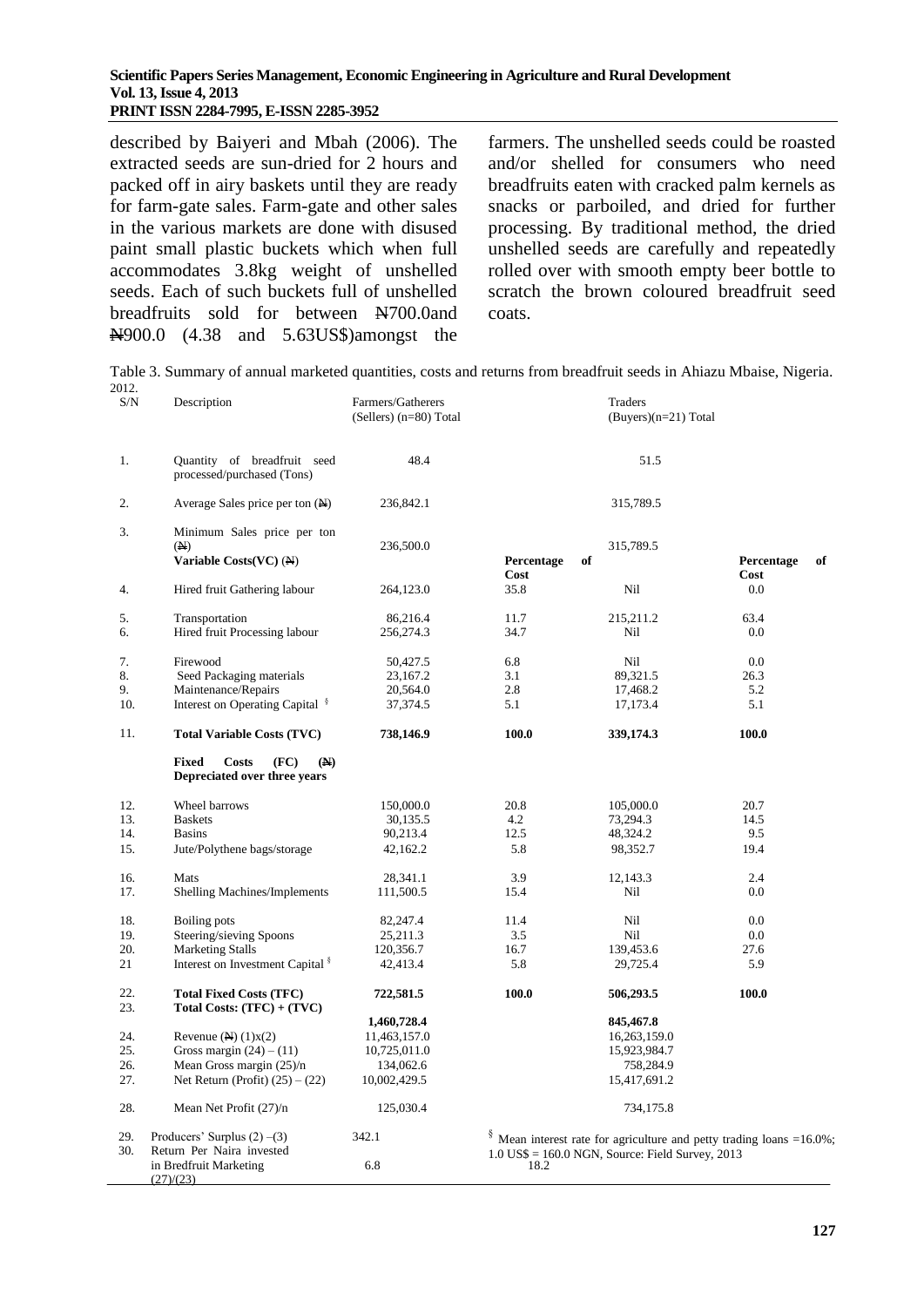The so bruised seeds are squeezed to free white seeds from the chaff. Alternatively, a shelling machine with two rollers (one adjustable and the other rotating) is used to bruise the seeds. The freed brown coats of the seeds are pneumatically blown off to leave free the white seeds. The white seeds are now dried further to a moisture content level that prevents growth of molds, thus enabling seeds store for about six months. Storage is done in dry jute/polythene bags at room temperature or in refrigerators.

#### **Estimation of Returns from Breadfruit Sales**

Table 3 is a summary of annual costs and returns from breadfruit marketing by sellers and buyers in Ahiazu Mbaise of Nigeria. One disused paint small bucket full (3.8kg equivalent) of shelled clean breadfruit seed sold for between  $\mathbb{H}1$ , 200.0 and  $\mathbb{H}1$ , 400.00 (7.7 and 8.75 US\$) depending on the market (farm gate, rural, urban or national market). On the average, each tonne of shelled breadfruit sold for N236, 842.1(1480.26 US\$) at the farm gate and sold for N315, 789.5 (1973.68 US\$) by traders in the local markets as shown in Table 3.0. The mean annual quantity of breadfruit processed by farmers was 48.4 tons and mean annual breadfruit sold by traders in the local markets was 51.5 tons. Labour hired and used for gathering ripe breadfruits (N264, 123.0)(1650.8 US\$) accounted for 35.8% of the variable cost of the farmers, hired labour used for processing the fruits (N256, 274.3) (1601.71 US\$) accounted for 34.7% of the variable costs and transportation (N215,211.2) (1345.07 US\$)accounted for 63.4% of the variable costs incurred by the traders with seed packaging material accounting for 26.3% of the variable costs incurred by traders of breadfruit and were the most outstanding variable cost items in bread fruit marketing.

The low variable cost items in marketing of breadfruits were maintenance/repair of trading assets (5.2%), interest on operating capital for farmers and traders (5.1% each) as well as packaging materials used by farmers (3.1%). Depreciation of marketing stalls  $(A139, A139)$ 453.6) (871.59 US\$) accounted for 27.6% and

(N120, 356.7) (752.23 US\$) accounted for 16.7% of the fixed costs items for breadfruit traders and farmers respectively; and wheel barrows (N150,000.0) (937.50 US\$)accounted for 20.8% of the fixed costs to farmers and (N105,000.0) (656.25 US\$)or 20.7% of the fixed cost items to the traders. Another fixed cost item that was high was shelling machines/implements that accounted for N111, 500.5 (696.88 US\$) or 15.4% of the fixed costs to the farmers. The low fixed cost items to the farmers included interest on investment capital (5.8%), depreciation of Jute/Polythene bags used in storage (5.8%), depreciation of baskets  $(4.2\%)$ , steering/sieving spoons (3.5%) and mats (3.9%) used in drying the seeds. Amongst the traders, items that accounted for the low fixed costs were depreciation of mats (2.4%), interest on investment capital (5.9%) and depreciation of basins (9.5%).

Returns from breadfruit marketing to farmers and traders were quite high and encouraging to the enterprise. The estimated mean annual Gross Margin was  $\overline{M}$ 134, 062.6 (837.89 US\$) to farmers and N758, 285.0 (4739.28 US\$) to traders. The estimated mean annual net profits were  $\overline{M}$ 125, 030.4 (781.44 US\$) to the farmers and N734, 175.8 (4588.60 US\$) to the traders. Each naira invested in breadfruit marketing yielded  $N6.80k$  (0.04 US\$) to the farmers and N18.20k (0.11 US\$) to the traders in the area. This high return per naira invested suggests that overhead cost in breadfruit marketing was low with traders and consumers displaying preference and willingness to pay for the product (De Groote *et. al.*, 2011). Producers' (Sellers') Surplus or the difference between the price sellers received (N236, 842.1/ton) (1480.26 US\$/ton) for shelled breadfruit and the minimum or lowest price (N236, 500.0/ton) (1478.13) US\$/ton) for which they would have sold the commodity was  $\text{N}342.1(2.13 \text{ US})$  showing it was attractive to produce or gather breadfruits for sale in the area.

## **Determinants of decision to supply African breadfruit to traders**

Supply decisions are made by producers and traders along distributive channel of a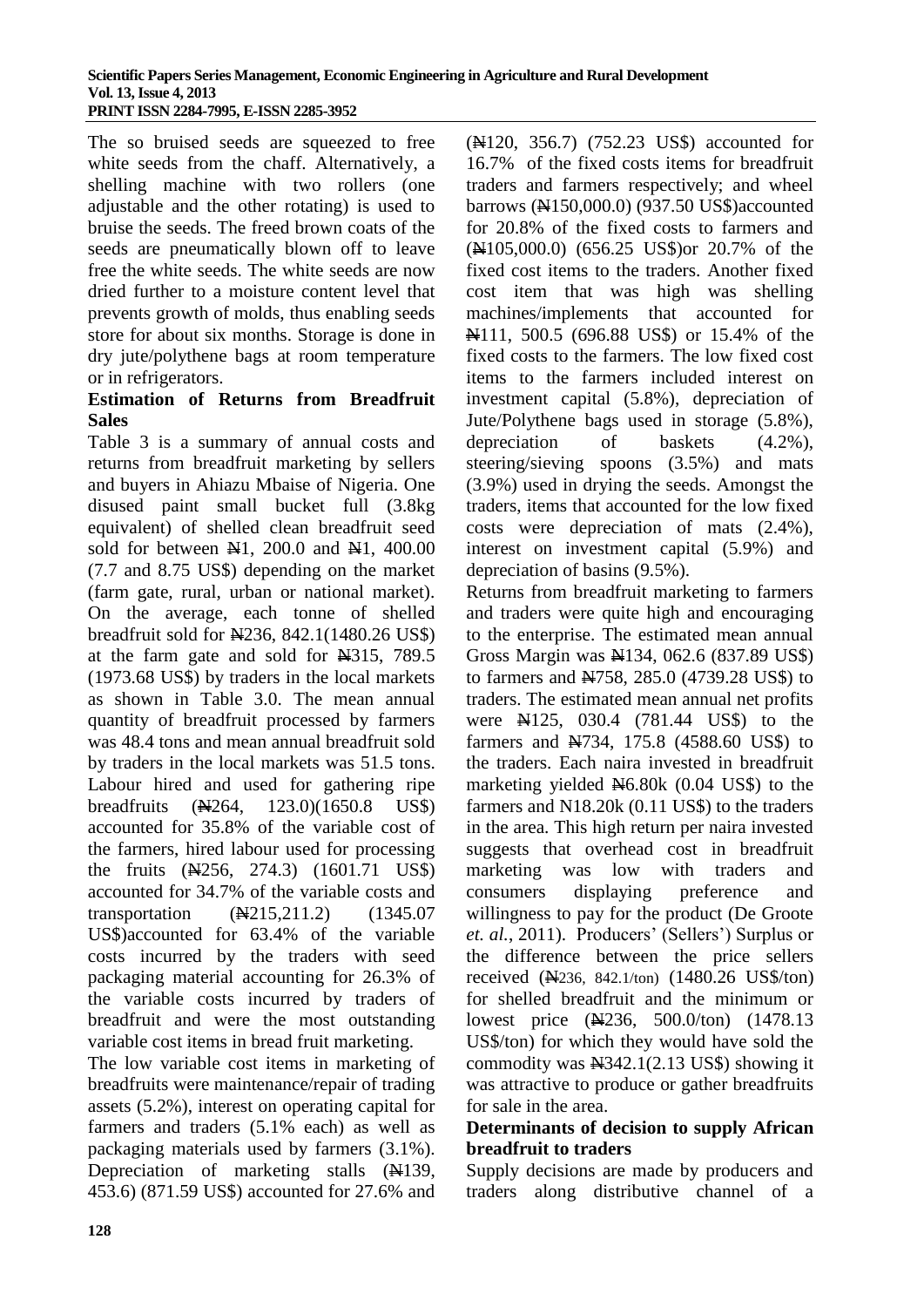product. The decision to supply or not to supply a product as made by a producer is however, more overriding. Factors influencing decisions to supply breadfruit by farmers/gatherers of breadfruit in Ahiazu Mbaise was estimated with Maximum likelihood probit regression model and estimates shown in Table 4.

The table showed that two factors, level of education attainment and monthly household income most highly and positively determined decision to supply breadfruits in domestic Ahiazu markets of Nigeria.

This means that the highly educated farmers/ breadfruit gatherers earning relatively high monthly farm income took positive decisions of supplying more breadfruits to buyers in domestic Ahiazu markets of Nigeria. Other important determinants of decisions to supply breadfruit in the study area were gender, hired labour and farming experience. Women farmers gathered, processed and supplied more breadfruits than did the males. They did this with both hired and household labour but those with many years of farming experience that used hired labour took positive decisions and supplied more breadfruits in the local markets.

Table 4. Maximum likelihood of first-stage Probit estimates of factors influencing farmers decision to supply African breadfruit in Ahiazu Mbaise markets, Nigeria. 2012.

| <b>Variables</b>                        | Coefficient | <b>Standard Error</b> | t-ratio  |
|-----------------------------------------|-------------|-----------------------|----------|
| Constant                                | $-2.212**$  | 1.083                 | $-2.042$ |
|                                         |             |                       |          |
| Age of household head                   | 0.034       | 0.043                 | 0.788    |
| Gender                                  | $3.106**$   | 1.562                 | 1.988    |
| Marital status                          | $-0.06$     | 2.143                 | $-0.028$ |
| Household size                          | $2.516*$    | 1.005                 | 2.145    |
| Educational level                       | $6.414***$  | 2.356                 | 2.722    |
| Hired fruit gathering/processing labour | $9.123*$    | 2.063                 | 4.422    |
| Monthly household income                | $5.286***$  | 1.379                 | 3.833    |
| Monthly household consumption expense   | $-0.040$    | 0.120                 | $-0.333$ |
| Years of farming experience             | $4.048*$    | 3.090                 | 1.310    |
|                                         | $86.4***$   |                       | ۰        |
| Likelihood Ratio test                   |             |                       |          |
| R-Squared                               | $0.734***$  |                       |          |

Source: Field Survey, 2013. \*, \*\*, and \*\*\* Significant at alpha levels of 10.0%, 5.0%, and 1.0% respectively.

Table 5. Marketers perceived challenges with gathering, processing and sales of African breadfruits in Mbaise, Nigeria. 2012.

| Challenge                                     | <b>Breadfruit</b><br>Gathering $(n=80)$                                                                 | Number<br>(% ) | Breadfruit Processing<br>$(n=80)$                                                                              | Number<br>(% )    | Breadfruit<br><b>Sales</b><br>$(n=101)$                         | Number<br>$(\% )$ |
|-----------------------------------------------|---------------------------------------------------------------------------------------------------------|----------------|----------------------------------------------------------------------------------------------------------------|-------------------|-----------------------------------------------------------------|-------------------|
| in<br>fruit<br>Decline<br>gathering/harvests. | Increase in number<br>small, poorly<br>οf<br>seeded fruits                                              | 60<br>(75.0)   | Increase in number of poor<br>quality seeds.                                                                   | 63<br>(78.8)      | Large quantities<br>of seeds of low<br>commercial<br>value.     | 23(22.7)          |
| High<br>marketing<br>operating cost.          | Time<br>consuming,<br>involves collective<br>labour provided<br>hired<br>bv<br>and<br>household members | 57<br>(71.3)   | Tedious local method and<br>initial<br>high<br>of<br>cost<br>machines.                                         | 48<br>(60.0)      | nil                                                             | $\Omega$<br>(0.0) |
| Transportation<br>difficulties.               | head<br>Heavy<br>as<br>loads except with<br>wheel barrows                                               | 32<br>(40.0)   | nil                                                                                                            | $\Omega$<br>(0.0) | Dilapidated<br>and flooded rural<br>roads                       | 6<br>(5.9)        |
| Seasonality of<br>Fruiting/ripening.          | fruits<br>Ripen<br>are<br>during<br>dry<br>scarce<br>seasons                                            | 73 (91.3)      | quantities of<br>Use<br>large<br>potable water procured at<br>high cost to wash seeds<br>during the dry season | 54<br>(67.5)      | Many<br>unmet<br>consumer<br>during<br>demand<br>the dry season | 17(16.8)          |

Source: Field Survey, 2013; Figures in parentheses are percentages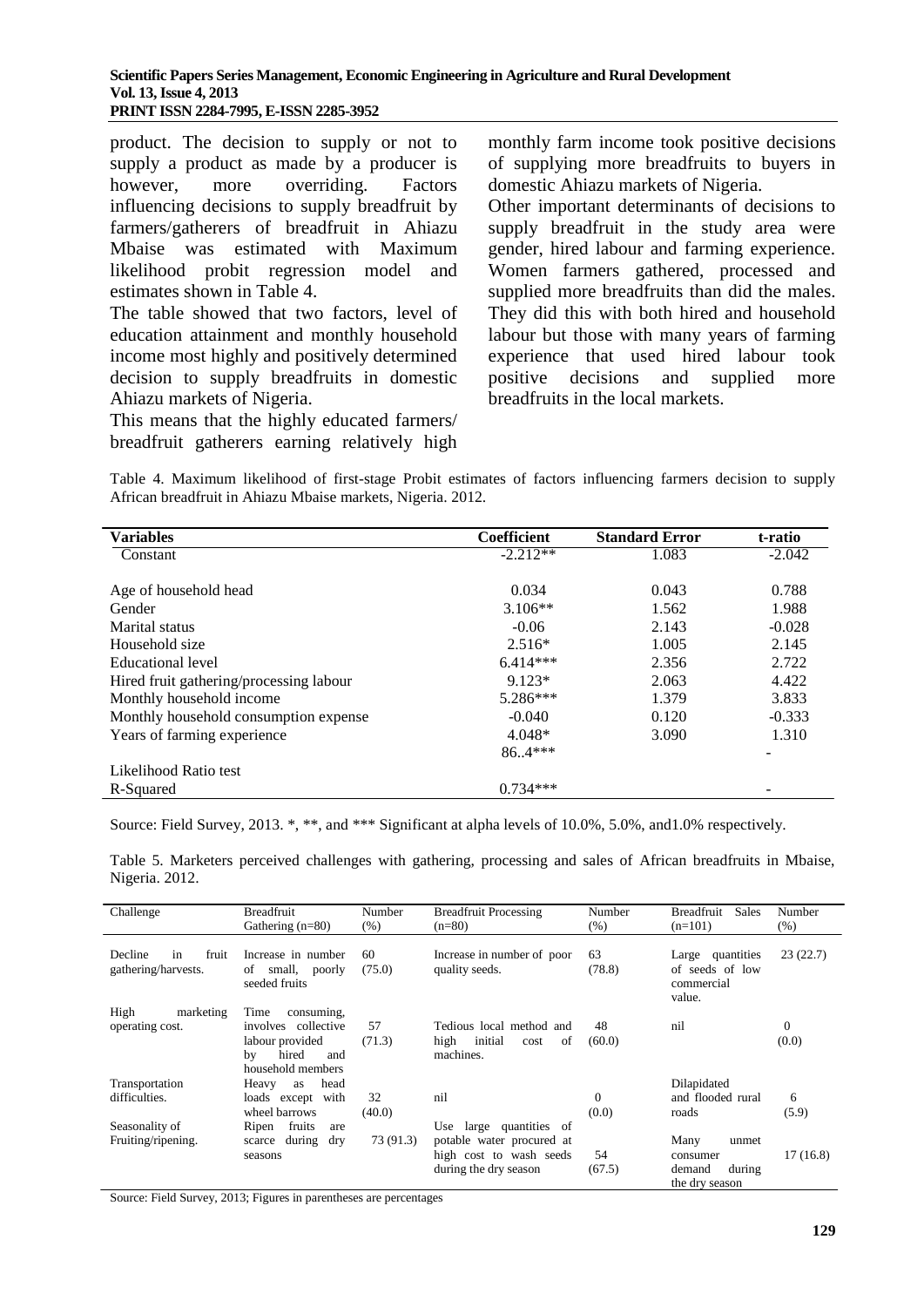#### **Challenges with gathering, processing and sales of African breadfruits**

Marketing activities associated with African breadfruits are not quite easy as they are fraught with difficulties and setbacks. These challenges as observed by the respondents are shown in Table 5. The table revealed that stakeholders in breadfruit marketing observed decline in fruit gathering/harvest, high marketing operating cost, difficulties in transportation, and seasonality of fruit yield as obstacles to marketing of breadfruits in the area. With respect to decline in fruit gathering/harvests it was observed that gathered fruits had in their midst many small and poorly seeded fruits. This was confirmed by processing that revealed relatively high proportion of poor quality seeds with low commercial value.

The high marketing operating costs was in terms of labour costs for gathering of fruits as expressed by 71.3% of the gatherers; and drudgery associated with processing ripe fruits expressed by 60.0% of processors and much time spent on these activities doing them with traditional methods. Where machines were used, high initial cost of procuring the machines was a hindrance also. Marketing challenges expressed by 40.0% of fruit gatherers as transportation difficulties are the weights of ripe breadfruits that constituted heavy head loads when lifted manually except with use of wheel barrows. There was also dilapidated rural roads that made it difficult to transport processed breadfruits to the local markets as observed 5.9% of the stakeholders in marketing of breadfruits. The ripe breadfruits were scarce during the dry season as noted by 73.0% of the gatherers and for the ones available, the processors (67.5%) complained of using large volume of potable water procured at high cost for washing off the slimy endocarps of the fruits. During the dry season, the supply of marketable seeds is small such that 16.8% of the traders in the local markets complained of not meeting much of their customers demand.

#### **CONCLUSIONS**

This study concluded as follows:

-There were high returns from breadfruit marketing enterprises in the area. Breadfruit gatherers/farmers, processors and traders had positive surpluses, Gross margin, and net profit from sale of processed breadfruits.

-Gathering of breadfruits, its processing, storage, transportation, and marketing help to add value at each stage of these marketing activities.

-Two factors, level of education attainment and monthly household income most highly and positively determined decision to supply breadfruits in domestic Ahiazu markets of Nigeria. This means that the highly educated farmers/breadfruit gatherers earning relatively high monthly farm income took positive decisions of supplying more breadfruits to buyers in domestic Ahiazu markets of Nigeria.

-Other important determinants of decisions to supply breadfruit in the study area were gender, hired labour and farming experience.

-Women farmers gathered, processed and supplied more breadfruits than did the male farmers in Ahiazu area, Nigeria.

-Obstacles to marketing of breadfruits in the area included decline in fruit gathering/harvest, high marketing operating cost, difficulties in transportation, and seasonality of fruit yield.

Policy Implications

Many people living in rural areas of southern Nigeria where African Breadfruit thrives who are poor or unemployed can make enviable living from gathering and processing this fruits for its seeds or further for its flour or its roasted seeds for snacks. This will go a long way to alleviating poverty and relieving hunger in the area. In addition to formal education, housewives taking decisions of family dietary menu should be informally educated by rural sociologists/dieticians on the nutrient composition of traditional foods like African breadfruit to enrich their meals.

Cheap and affordable breadfruit shelling machines should not only be designed but should be commercialized to reach all who